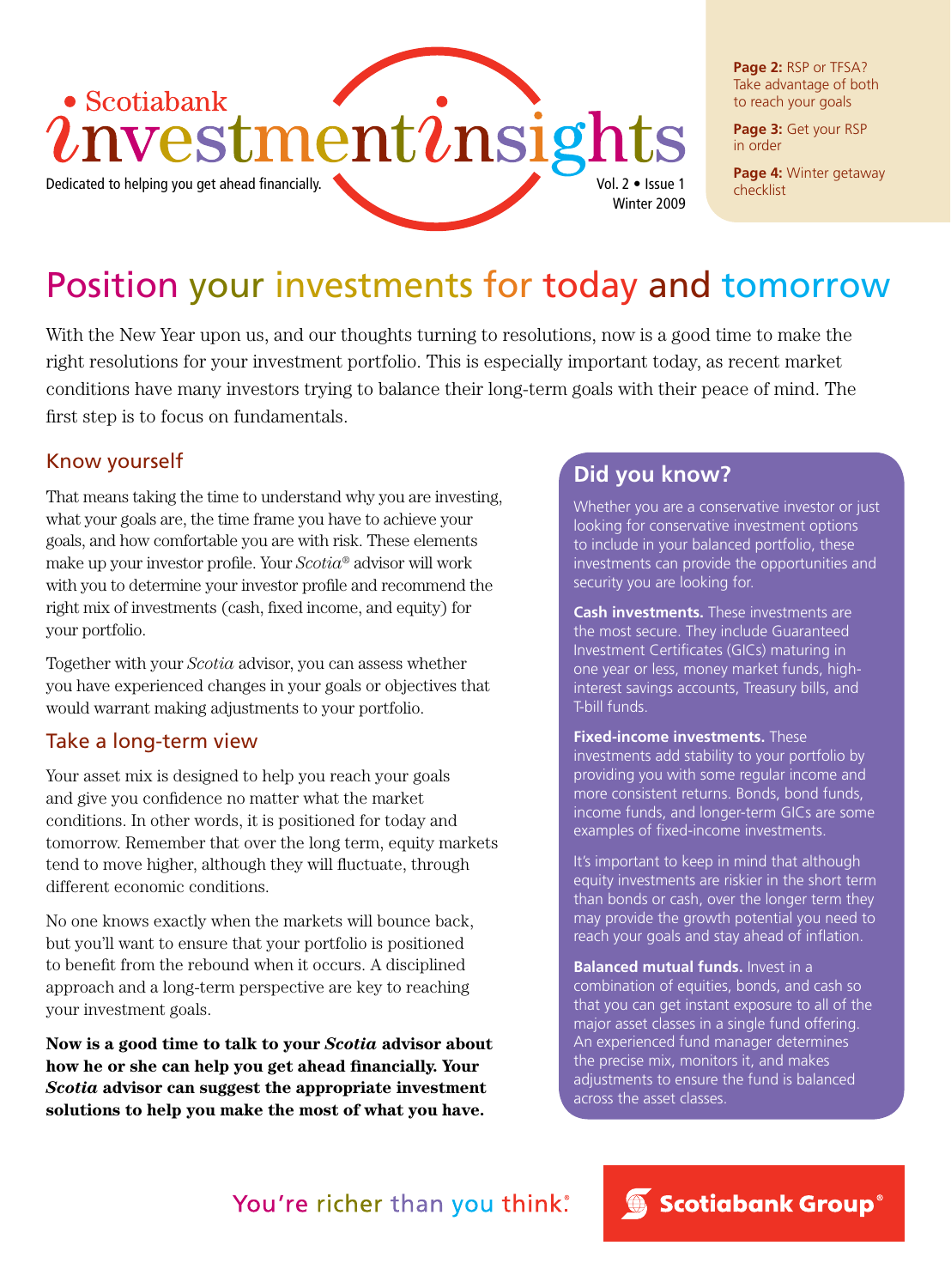# RSP or TFSA? Take advantage of both to reach your goals

Canadians know the importance of saving for retirement in a Registered Retirement Savings Plan (RSP). This powerful financial tool allows you to benefit from compound tax-deferred savings growth.

Now, with the introduction of the Tax-Free Savings Account (TFSA), Canadians have another powerful savings vehicle to choose from.

#### Benefits of a TFSA

A TFSA lets you invest in mutual funds, stocks, bonds, GICs, and high-interest savings products, just like an RSP. All interest, dividends, and capital gains earned in your account are tax-free, and you can withdraw your savings at any time and for any reason without paying tax.

You are allowed to contribute up to \$5,000 to your TFSA in 2009. The TFSA contribution limit will be indexed to inflation in later years. Unused contribution room is carried forward.

#### Match your savings to your goals

So, how do you choose between these two great savings vehicles? That depends on what you are saving for. If it's retirement, an RSP may be the better option, since it's meant to encourage long-term growth by taxing withdrawals. But there are other goals for which a TFSA might be better suited.

**An emergency fund.** A TFSA is the perfect choice for a "rainy day" fund, particularly if you choose to save in a high-interest account or short-term GIC. That way, the money is more accessible and the interest you earn is tax-free.

Life goals. A TFSA is also an ideal way to save for a home, car, dream vacation, or any short- or longerterm goals.

**In retirement.** If you are enjoying your retirement years, you can use a TFSA to earn tax-free income on your investments without affecting your federal government benefits. A TFSA is also the ideal place to deposit surplus RRIF or pension income.

#### Why not both?

Since we all have short-term and long-term savings goals, both of these savings vehicles can be used in tandem.

RSP contributions are tax-deductible and contribution limits are much higher, but withdrawals are taxable. The TFSA gives you the flexibility of making withdrawals at any time, but keep in mind that contributions are not tax deductable.

**Contact your** *Scotia* **advisor to open your TFSA today. He or she can help you integrate your RSP and TFSA into your overall financial plan to help you make the most of what you have. Or visit us at www.scotiabank.com/taxfree to get the most from your TFSA.**

|                             | <b>RSP</b>                                                                                                | <b>TFSA</b>                                                              |
|-----------------------------|-----------------------------------------------------------------------------------------------------------|--------------------------------------------------------------------------|
| <b>Contribution limit</b>   | 18% of earned income to an annual<br>maximum of \$20,000 for the 2008<br>taxation year; \$21,000 for 2009 | \$5,000 for the 2009 taxation year (does<br>not depend on earned income) |
| Tax on income               | Income earned on interest, dividends,<br>and capital gains is tax-sheltered until<br>withdrawn            | Income earned on interest, dividends,<br>and capital gains is tax-free   |
| <b>Tax deductible</b>       | Contributions are tax-deductible and<br>reduce taxable income                                             | Contributions are not tax-deductible                                     |
| <b>Withdrawals</b>          | Withdrawals are added to taxable<br>income (and subject to withholding tax)                               | All withdrawals are tax-free                                             |
| <b>Eligible investments</b> | Cash, high-interest accounts, bonds,<br>GICs, mutual funds, and stocks                                    | Cash, high-interest accounts, bonds,<br>GICs, mutual funds, and stocks   |

### At a glance: RSP and TFSA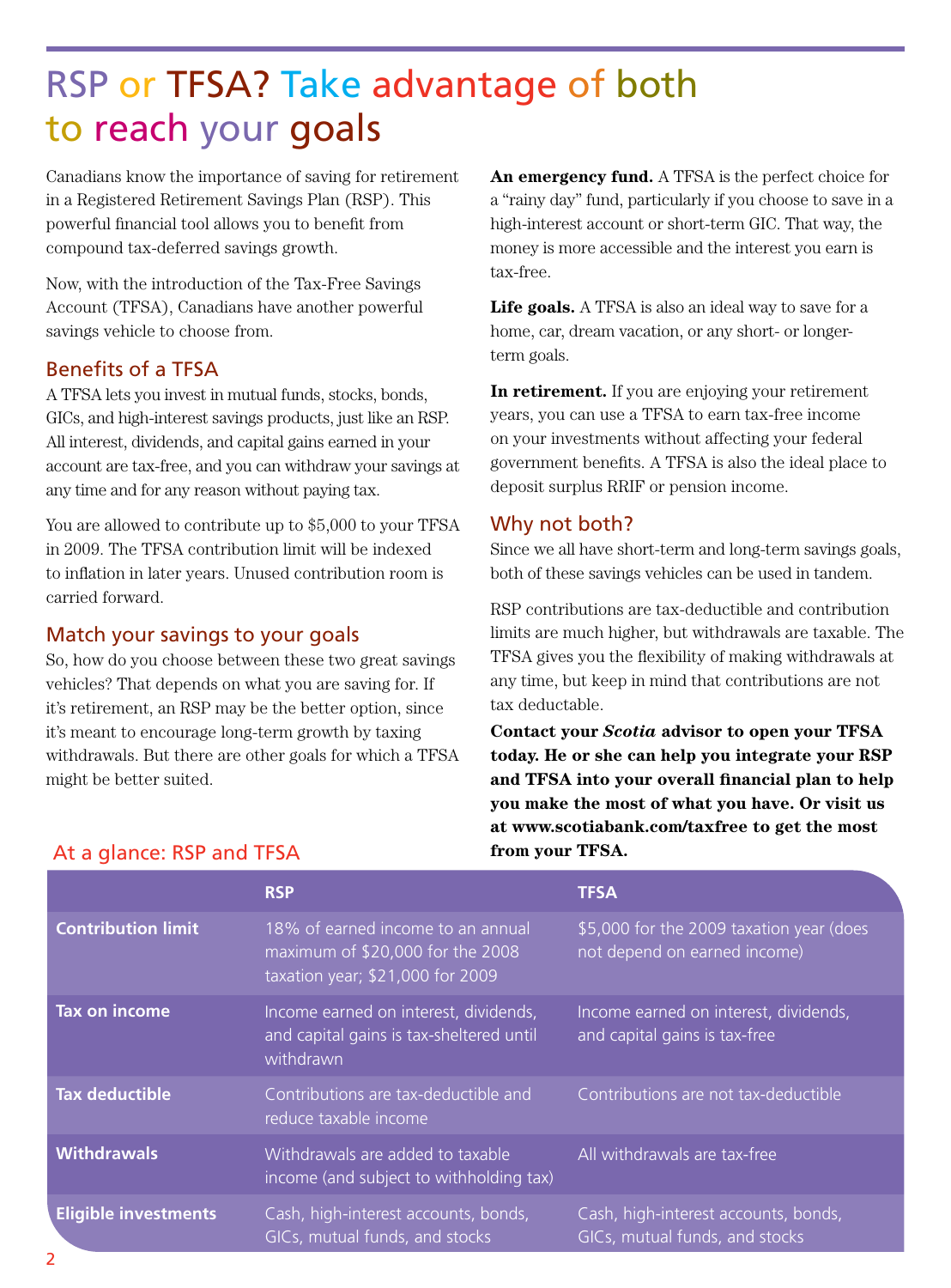### Get your RSP in order

With so many other things happening in the investment world, it's easy to forget that, for most of us, contributing to an RSP is a very good way to ensure that we'll have enough money to last during our retirement years. Not only does the money in your RSP grow tax-deferred, your contribution is also tax-deductible.

The deadline for making your RSP contribution for the 2008 taxation year is March 1, 2009. The good news is that there are a number of small steps you can take today to ensure you are getting the most from your plan.

**Build a diversified portfolio.** A diversified portfolio of investments is the best way to reduce volatility and boost long-term returns. Holding a mix of cash, bonds, and domestic and global equity-based investments can help protect your portfolio from downturns in any one area of the market and allow you to participate in the top performers.

**Invest on a regular basis.** Making regular monthly contributions to your RSP has many benefits. For one, it's much easier to come up with small monthly contributions than to make one large lump-sum contribution. It also saves you from scrambling to find the cash at the annual RSP contribution deadline. Speak to your *Scotia* advisor to set up a Pre-authorized Contribution (PAC) for convenient, automatic investing.

Investing regularly is a way to "pay yourself first" and ensure that saving for retirement is a priority.

*Savings tip. Did you receive a raise, bonus, or other financial windfall this past year? Then you might consider boosting the size of your regular monthly contribution to your RSP.*

**Consolidate your RSPs.** Do you have different RSP accounts at different financial institutions? If so, it may be difficult to keep track of your investments and your overall asset mix. And, you may actually be less diversified than you think, as some of your funds may overlap and hold similar type investments. Consolidating your RSP accounts will reduce the number of quarterly statements you receive and make it easier to stay on track.

**Catch up on your contributions.** Depending on your situation, borrowing to top up your RSP contribution may be a good idea. Interest rates are at historically low levels, and the long-term benefits can outweigh the short-term interest costs — especially if you only borrow what you can afford to pay back quickly. Once you get your larger tax refund, use that to pay down the loan.

With a *Scotia RSP Catch-Up*® Line of Credit, you can borrow for your RSP at any time during the year, without having to reapply. You pay no interest until you draw on the line of credit, and payment terms are flexible.

**Sometimes it's the small steps you take that can lead to big results. Your** *Scotia* **advisor can help you take charge of your RSP with only a small investment of time. Speak to your** *Scotia* **advisor today.**

### **Retirement Reality Check**

How much do you need to save to reach your retirement goals? The New *Scotia* **Retirement Savings** *Reality Check***® tool** can help you quickly determine how much you need to save to achieve your retirement goals. Enter information about your registered and non-registered savings, pension plans, and other sources of income. Explore "what-if" scenarios and find out how to boost your savings with action-oriented tips. Your scenario can be saved and printed for future reference. Visit www.scotiabank.com/realitycheck now to explore this great tool.